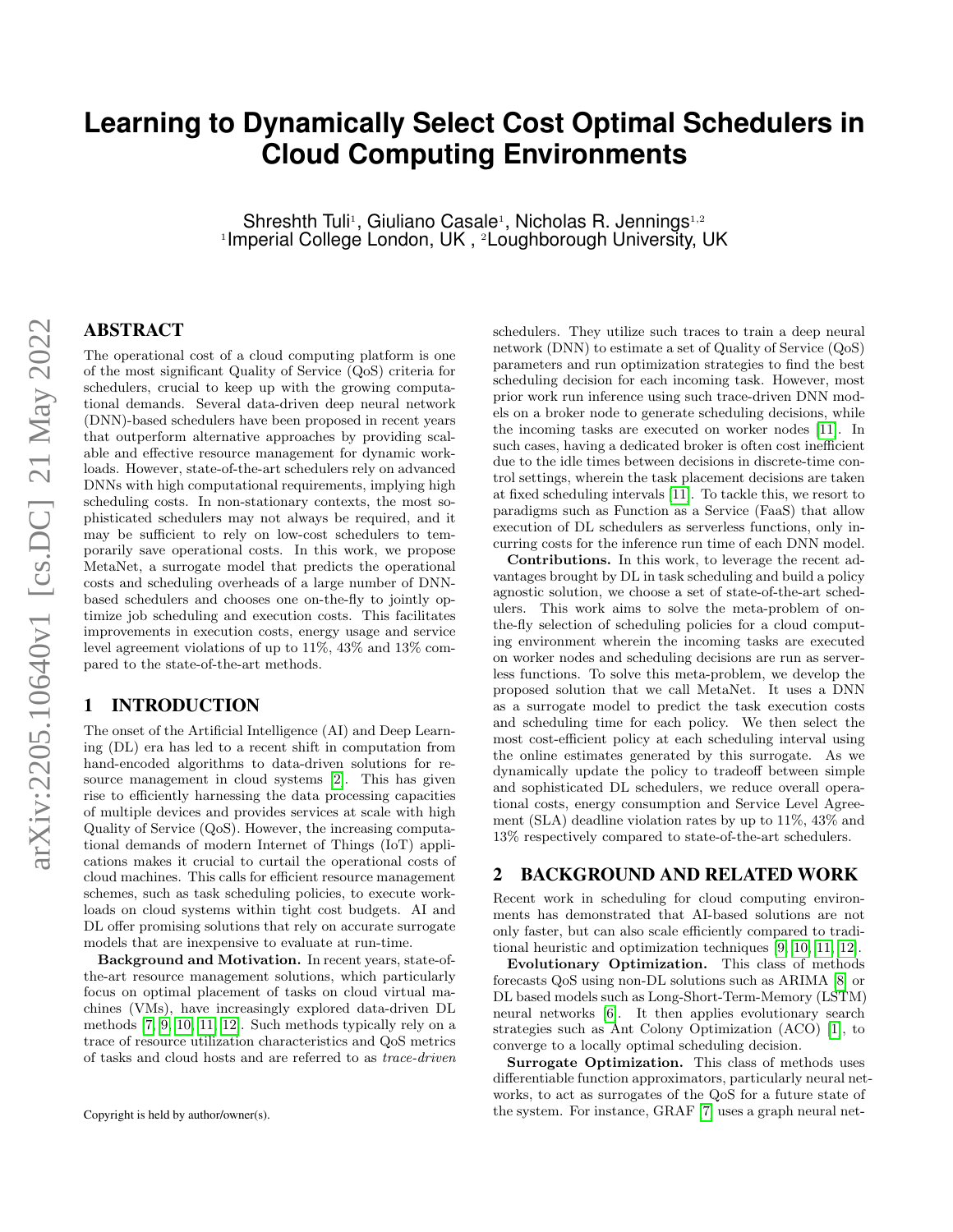<span id="page-1-0"></span>

Figure 1: MetaNet System Model.

work (GNN) as a surrogate model to predict service latencies and operational costs for a given scheduling decision and uses gradient-based optimization to minimize the service latencies or execution costs. To do this, it uses the concept of neural network inversion [\[13\]](#page-2-9), wherein the method evaluates gradients of the objective function with respect to inputs and runs optimization in the input space. Other methods, such as Decision-NN [\[12\]](#page-2-5), GOBI [\[11\]](#page-2-4) and its second-order generalization GOSH [\[10\]](#page-2-3), combine the prediction and optimization steps by modifying the loss function to train and optimize in tandem.

#### 3 PROPOSED METHOD

System Model. In this work, we target a standard heterogeneous cloud computing environment where all nodes are in the same Wide Area Network (see Figure [1](#page-1-0) for an overview). Tasks are container instances that need to be processed, generated from an IoT layer and transferred to the compute nodes via gateway devices. We do not have any cloud broker; instead, we run the scheduling policies as FaaS functions on a serverless platform such as AWS Lambda or Azure Serverless. As is common in prior work [\[1,](#page-2-8) [9,](#page-2-2) [12\]](#page-2-5), we consider a discrete-time control problem, i.e., we divide the timeline into fixed-size execution intervals (of  $\Delta$  seconds). We denote the overall cost of the system amortized by the number of completed tasks in the t-th interval as  $\phi_t$ . This includes the operational costs of the worker nodes as well as that of running the schedulers as serverless functions.

MetaNet Methodology. We create a surrogate model  $f_{\theta}$  that is a DNN with parameters  $\theta$ . We consider a set of scheduling policies  $P$  of size  $q$ . Given a system state at the start of the t-th interval, each scheduler produces a scheduling decision for this interval. The state is denoted by  $C_{t-1}$  and includes the resource (CPU, RAM and disk) utilization characteristics of the active workloads in the system  $W_{t-1}$ , resource utilization of cloud hosts  $H_{t-1}$ and scheduling decision of the previous interval  $S_{t-1}$ . Thus,  $C_{t-1} = [W_{t-1}, H_{t-1}, S_{t-1}]$ . Now,  $f_{\theta}$  estimates the average execution cost (sum of the cost of task execution and serverless run) for each scheduler  $p^k \in \mathcal{P}$  in the t-the interval as  $\hat{\phi}_t^k$ . The collection of  $\hat{\phi}_t^k$  for all k in  $I_t$  is denoted by  $\hat{\phi}_t$ . In such a case, our problem can be formulated as

$$
\begin{aligned}\n\text{minimize} & \sum_{t=1}^{T} \phi_t^{\pi} \\
\text{subject to} & S_t = p^k(t), \forall t \\
& \pi = \arg\min_{k} \hat{\phi}_t^k, \forall t \\
& \hat{\phi}_t = f_\theta(W_{t-1}, H_{t-1}, S_{t-1}), \forall t,\n\end{aligned} \tag{1}
$$

where  $f_{\theta}$  is a surrogate of the average execution cost.

Surrogate Model and Training. We use a feed-forward neural model that takes as input the state of the cloud system  $C_{t-1} = [W_{t-1}, H_{t-1}, S_{t-1}]$  and outputs a single scalar. We use a fully connected neural network with 3 layers, each with 64 nodes and ReLU activation, except the last layer

<span id="page-1-1"></span>

Figure 2: MetaNet Pipeline.

where we use the Sigmoid activation to bring the output in the range  $(0, 1)$ . Thus, for any input  $(W_{t-1}, H_{t-1}, S_{t-1})$ , the complete neural network can be described as

$$
\hat{\phi} = f_{\theta}(W_{t-1}, H_{t-1}, S_{t-1}). \tag{2}
$$

To train the above described MetaNet neural network  $f_{\theta}$ , we collect traces from a cloud computing environment. To collect data for training, we execute the scheduling policies  $P$ , each for  $\Gamma$  scheduling intervals, and collect a dataset as

$$
\Lambda = \{ (k, W_{t-1}, H_{t-1}, S_{t-1}, \phi_t^k, \omega_t^k) \}_{t=1}^{\Gamma \cdot q},
$$
 (3)

where q is the number of scheduling policies in  $P$ . We initialize  $W_0$  as  $H_0$  zero-matrices and  $S_0$  as an empty graph. We find the maximum cost from the dataset as  $\phi_{max}^k$  for each scheduler  $p^k$ . This allows us to denormalize the neural network output and bring it to the same range as the one in the dataset. We then train the model using the loss function

$$
L = \|\phi^k - \phi_{max}^k \cdot \hat{\phi}^k\|_2. \tag{4}
$$

Dynamic Policy Selection Using MetaNet. We first store the saved surrogate model  $f_{\theta}$  into a central networkattached-storage (NAS) that is accessible to all worker nodes. At start the scheduling interval  $I_t$ , we get the workload and host characteristics  $W_{t-1}, H_{t-1}$  with the scheduling decision  $S_{t-1}$ . As we do not have any broker node in our setup, we run the MetaNet model in the worker node with the least CPU utilization. On this worker node we use the surrogate model to predict cost and decide the scheduling policy as

$$
p^{\pi}, \text{ s.t. } \pi = \underset{k}{\text{arg min}} \hat{\phi}_t^k. \tag{5}
$$

Overall, MetaNet selects a scheduling policy on-the-fly as per the system states. To do this, at the start of each scheduling interval, it predicts the task execution cost and scheduling time of each policy. It then selects the one with the minimum cost estimate. This policy optimizes the scheduling decision, initialized as  $S_{t-1}$ , to generate  $S_t$ . The com-plete pipeline is summarized in Figure [2.](#page-1-1) We also tune  $f_{\theta}$ with each new datapoint to adapt to non-stationary settings.

# 4 PERFORMANCE EVALUATION

**Setup.** We consider the complete set of hosts  $H$  to be static with time as is common in prior work for a fixed cloud platform [\[9\]](#page-2-2). We use different VM types from the Microsoft Azure Platform, i.e., 60 Azure B2s with a dual-core CPU and 4GB RAM (in UK-South), 20 Azure B4ms with a quadcore CPU and 16GB RAM and 20 Azure B8ms with an octacore CPU and 32 GB RAM (in East-US). To save on costs, we define a host to be active when the CPU utilization is  $> 0\%$ . We utilize the Azure Automation ([https://azure.](https://azure.microsoft.com/services/automation/#overview) [microsoft.com/services/automation/#overview](https://azure.microsoft.com/services/automation/#overview)) service to hibernate and resume VMs based on their CPU utilization.